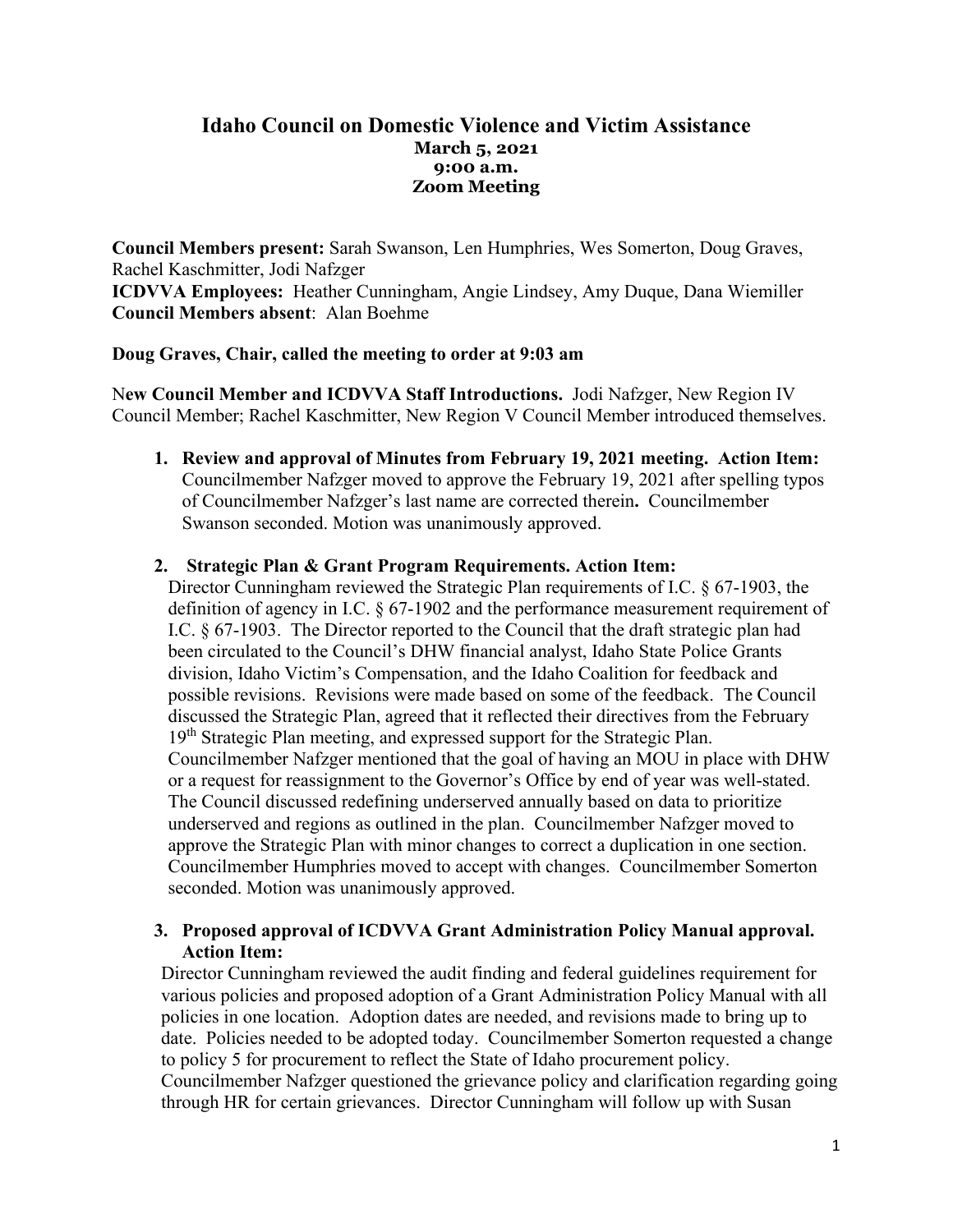Buxton for clarification. Councilmember Graves recommended an adoption date. Director Cunningham requested approval of the manual and adoption of the policies therein, with the understanding it will be revised soon as some policies are slightly outdated. Councilmember Humphries moved to approve the Strategic Plan with amendment. Councilmember Somerton seconded. Motion was unanimously approved.

# **4. Executive Session. Executive Session re Employee compensation pursuant to I.C. § 74-206(1)(b)**

## **Action Item:**

Councilmember Somerton motions to enter Executive Session. Roll Call. Councilmembers unanimously vote yes. Motion approved at 10:04am.

## **5. Monitoring Update**

Ms. Duque discussed the new monitoring forms and monitoring plan created in December. Ms. Duque and Ms. Wiemiller have created three sets of forms used for pre-monitoring. The forms will streamline information needed for monitoring of the agencies. Agencies will receive documents to prepare for the monitoring. The plan is for all 46 programs to be monitored by the end of 2021 to catch up on lack of monitoring in 2020 (due to Covid and the not yet approved remote monitoring policy). There is a checklist to see progress of agencies, and site visits will begin when safe to travel. Director Cunningham indicated that when recently touring the WCA as part of monitoring, the program expresses that historically there were no site visits by an Executive Director or a Councilmember despite invitations, and that is a sad statement given how long the Council has funded WCA. Director Cunningham discussed a previous lack of accountability and the audit findings on lack of monitoring, and the importance of keeping the Councilmembers informed on monitoring to avoid further issues, and recommended that the status of monitoring be a standing item on the Council agenda to keep the Council informed as to compliance with monitoring every program within a 2 year period. The Council voiced support for that approach. Councilmember Graves commended Ms. Duque and Ms. Wiemiller on the monitoring information.

## **6. Consideration of FY22 Funding Formula and Statewide Grantee Category. Action Item:**

Councilmembers discussed establishing a statewide category of funds that could be used to allocate funds not spent in the 7 regions. Director Cunningham will research the IDAPA regulations which allow for establishment of a statewide category and explained that some agencies have asked whether there will be a Statewide category. Councilmember Somerton would like to wait until applications have been received to determine a need for a statewide category. Director Cunningham would like transparency with agencies on how funding is decided, she suggested handle funding this year the same as in previous years and evaluating for the next grant cycle whether a Statewide category for VOCA or other funds is recommended. Councilmember Humphries agrees with that decision. Councilmember Kaschmitter questioned whether the application wording and RFP notification which did not define a statewide category was preventing agencies from applying for funds; staff advices that some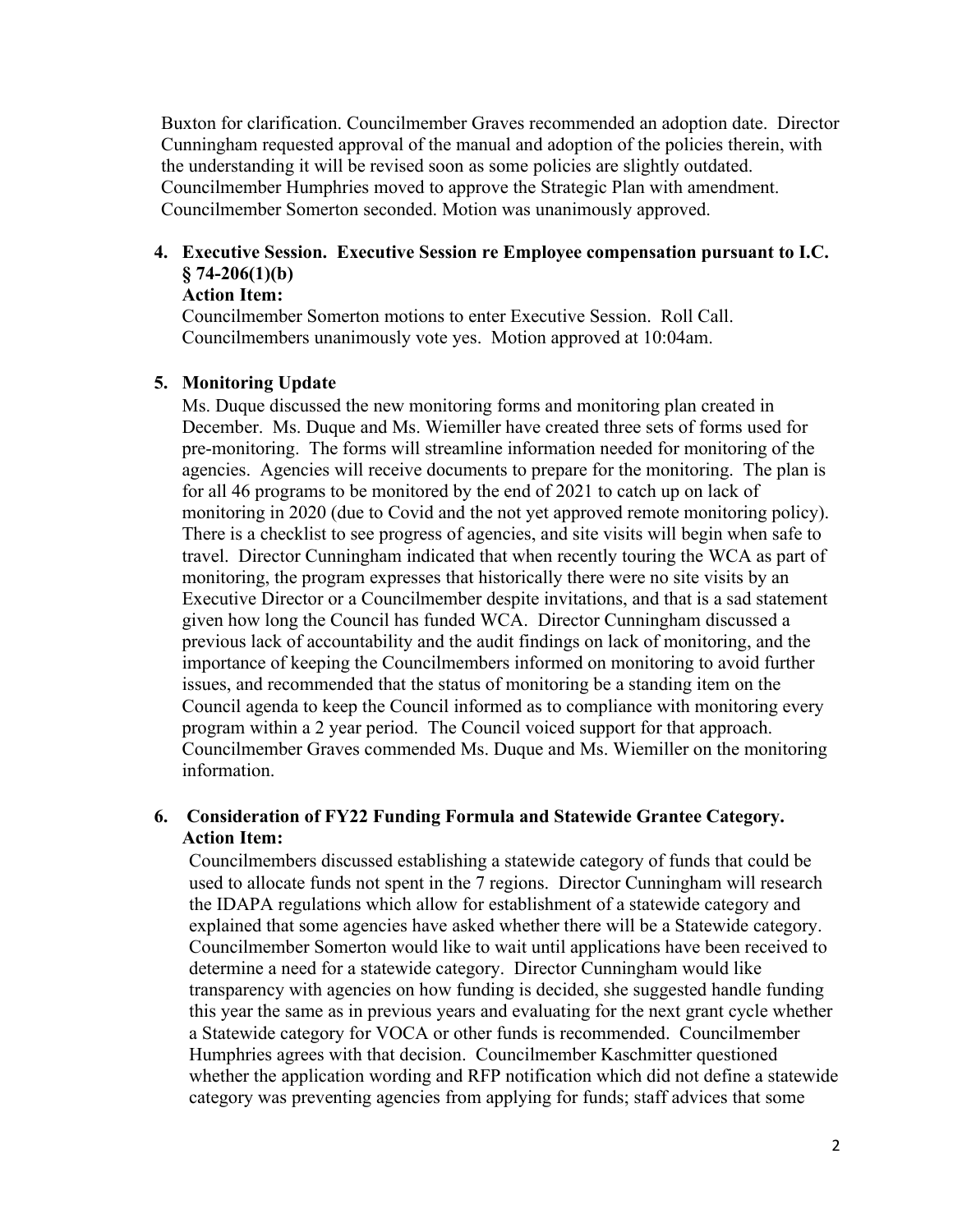agencies did not want to compete for regional funds but would apply to a Statewide category if available, based on agency feedback. Director Cunningham answered that it was not preventing but was a barrier that needed a conversation for further discussion.

**7. Policy Determination as to whether grantees may use their State DV Award as match for a Federal award? Action Item:** 

Ms. Wiemiller mentioned that this situation had not come up before COVID-19 but in this years pre-application webinar the question was raised about whether agencies can use State DV funds to satisfy their match requirement on federal grants. The majority of match comes from volunteering and donations. There were some agencies who found ways to continue this practice during the pandemic. The Council discussed concerns with State funds being used and the difficulty of tracking match. VOCA, FYPSA and State DV funds require a match. Councilmember Nafzger requested Director Cunningham's opinion on this. Director Cunningham recommended not wanting to set a precedent that could be problematic when future funding declines; State DV funds allow some costs that federal funds do not, and the Council may need in the future to award some agencies one grant stream and not another; allowing an agency to have both and use one to meet match on the other could be problematic in the future when we are needing to stretch our grant funds as far as we can. Ms. Duque explained the ability for agencies to get a match waiver if they were not able to meet their match. At this time, no agency has filed a waiver. The Council voiced support for not approving this practice. Councilmember Humphries moved to approve adopting a policy to not allow using State DV as a match for a Federal award. Councilmember moved to approve with amendment. Councilmember Somerton seconded. Motion was unanimously approved.

#### **8. Reimbursement Tracking Update.**

Director Cunningham explained the need to track reimbursements to avoid audit findings relating to untimely submissions and to be accountable to programs for timely reimbursements pursuant to grant awards. It was discovered in the audit that programs were submitting for reimbursements more than 45 days after expenses were incurred and this is unallowable. The ICDVVA staff had developed a tracking system that is more efficient and shows the workflow from beginning of reimbursement request to the payment of that request. It allows us to gather data on where any reimbursement is in the system and what the causes of delay are – whose desk the reimbursement is on, for how long, etc. The goal for staff is to keep payments at no more than 30 days from submission to payment, but this is impacted directly by lack of capacity and other projects that interfere with reimbursement processing, such as audits, grant review, etc. Director Cunningham suggested a report on where reimbursement processing stands should be a standing agenda item so the Council remains aware, and indicated that programs which submitted reimbursements more than 45 days after costs are incurred were receiving letters notifying them of the problem. Councilmember Somerton expressed his appreciating for providing the information on reimbursement tracking.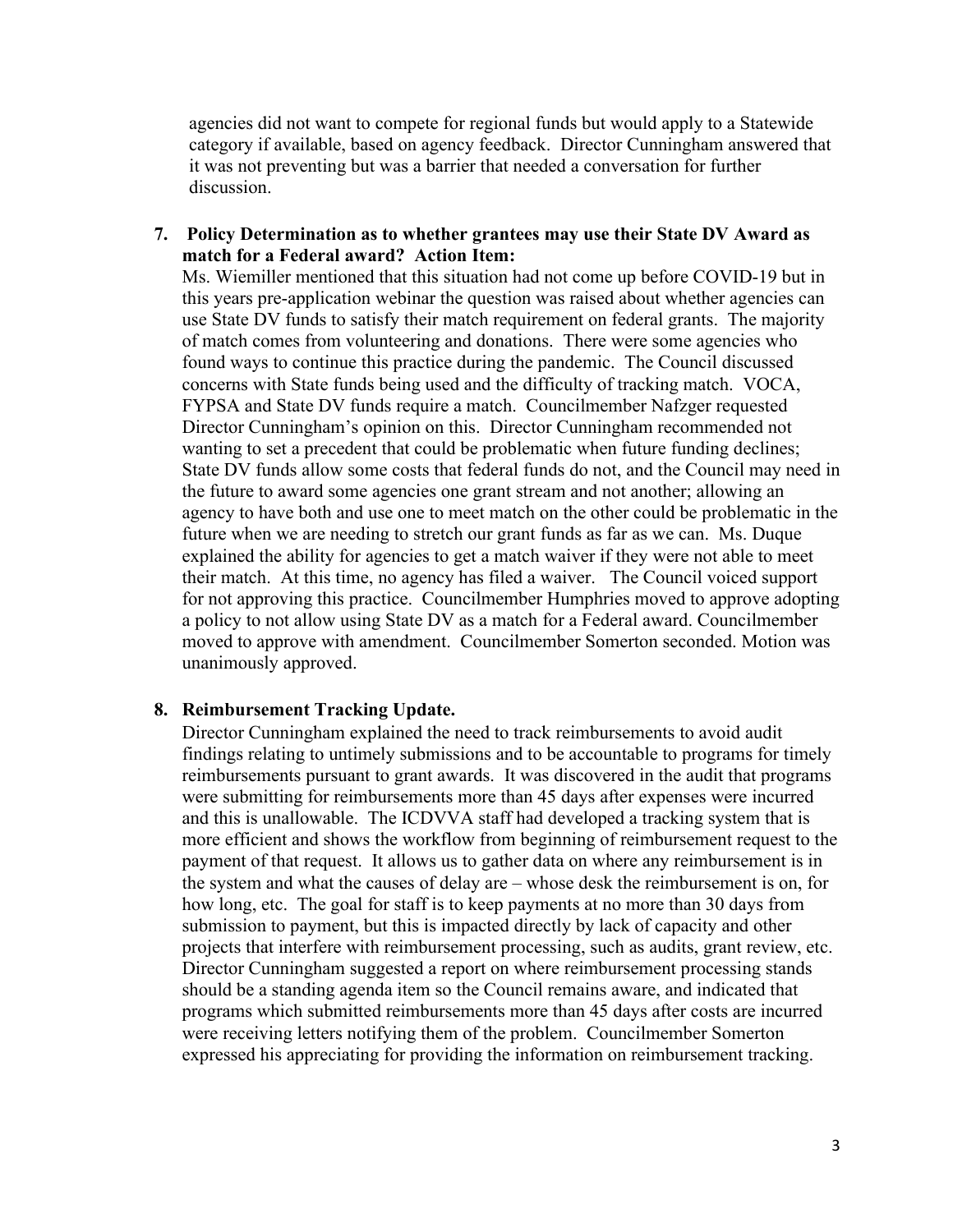#### **9. FY21 Budget Update.**

Ms. Duque shared the FY21 budget with the council. Ms. Duque explained that emails will be sent out to agencies to request a forecast on future spending which will coincide with their budget planning so that funding can be anticipated. Notification will be sent out if funding does not seem to be reimbursed in a timely manner. The goal is to have all funds fully expended by the agencies by the end of the fiscal year. Any funds programs are unable to spend will be reallocated to other programs. Director Cunningham asked the Council to confirm that staff had authority to make the reallocations without a Council vote; Councilmembers Graves and Somerton confirmed that is how it has been handled in the past and it is an acceptable approach.

#### **10. Proposed approval of ICDVVA Employee Manual. Action Item:**

Director Cunningham explained that some Department of Health and Welfare employee policies differ from State HR policies, and/or are not applicable to ICDVVA staff. The DHW firewall prevents ICDVVA staff from accessing DHW HR policies; although a version can be printed, there is no access for employees to DHW HR policies without requesting current copies from DHW staff. Director Cunningham indicated that an employee should never have to ask to see a grievance policy or know their rights, and must have ready access to HR policies which can be consulted without having to make a request. The State HR policies are available on the website and can be referred to without firewall issues; thus it may make sense for the Council to consider whether DHW HR or State HR policies are the appropriate policies to direct staff to. A prior Council Director proposed an agency employee manual, but the bandwidth needed to keep it current is problematic. Councilman Somerton stated that the application of DHW HR policies had been an issue in prior lawsuits and that the determination was made that State HR policies applied previously as far as he recalled. Director Cunningham indicated that she was not aware of any written determination of that and it should be clear which policies do apply. The council agreed that using the State of Idaho Human Resources policies would be a better fit for ICDVVA staff. Councilmember Somerton moved to approve officially adopting the State of Idaho Human Resources policies from the State of Idaho HR website and/or manual as those applicable to Council staff vs. DHW HR policy, to the extent there are any differences between the two. Councilmember Humphries seconded. Motion was unanimously approved.

## **11. Determination of the Definition of "Underserved Categories" for FY22 Grant Cycle. Action Item:**

The council agreed to push the underserved discussion to the next Council meeting on April 23, 2021.

## **12. Determination of the "Priority Geographic Regions" for FY22 Grant Cycle. Action Item:**

Director Cunningham discussed the need to determine the priority geographic areas. Idaho County and Clark County do not have victim service agencies, according to the Statistical dashboard from 2018. Councilmember Humphries discussed the collaboration of agencies in his region and the reality that rural regions will not have